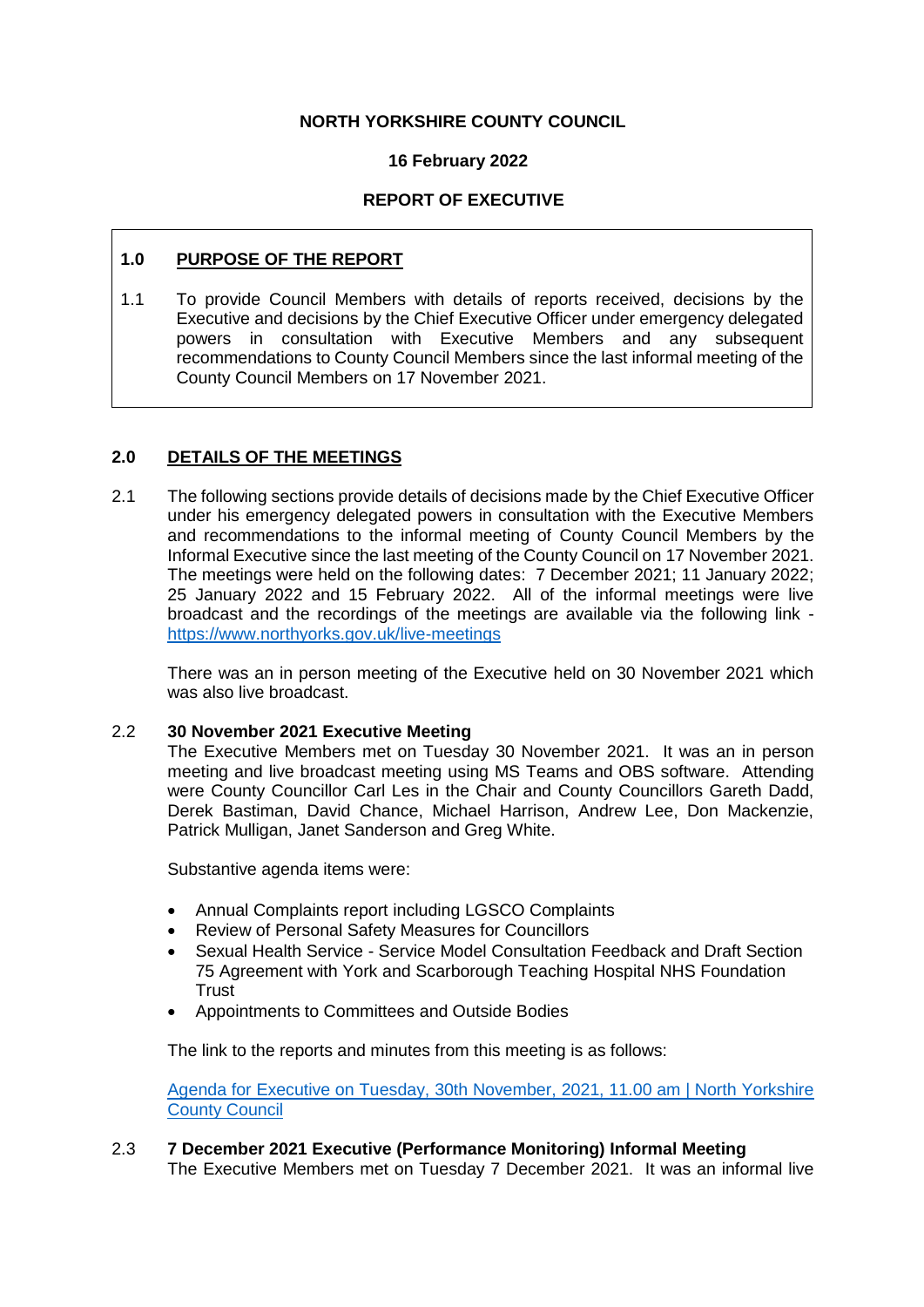broadcast meeting using MS Teams and OBS software. Attending were County Councillor Carl Les in the Chair and County Councillors Gareth Dadd, Derek Bastiman, David Chance, Michael Harrison, Andrew Lee, Don Mackenzie, Patrick Mulligan, Janet Sanderson and Greg White.

In attendance were: County Councillors Stanley Lumley, John Ennis, Janet Jefferson, Andy Paraskos, Annabel Wilkinson, Caroline Dickinson and Paul Haslam Caroline Dickinson.

Substantive agenda items were:

- Q2 Performance Monitoring and Budget Report
- Director of Public Health Annual Report
- Outbreak Management Peer Challenge
- Domestic Abuse Safe Accommodation Draft Strategy

The link to the reports and minutes from this meeting is as follows:

[Agenda for Executive on Tuesday, 7th December, 2021, 11.00 am | North Yorkshire](http://pa-mgov/ieListDocuments.aspx?CId=1147&MId=4498&Ver=4)  [County Council](http://pa-mgov/ieListDocuments.aspx?CId=1147&MId=4498&Ver=4)

The Chief Executive Officer considered the reports, additional information provided at the meeting and the views of the Executive Members, and resolved to implement the recommendations of the Executive.

The link to the decision records that were published to record these decisions is as follows - 1 December 2021 - [31 December 2021, Chief Executive Officer | North](http://pa-mgov/mgDelegatedDecisions.aspx?&RP=0&K=0&V=0&DM=1166O&HD=0&DS=2&Next=true&META=mgdelegateddecisions&DR=01%2f12%2f2021-31%2f12%2f2021)  [Yorkshire County Council](http://pa-mgov/mgDelegatedDecisions.aspx?&RP=0&K=0&V=0&DM=1166O&HD=0&DS=2&Next=true&META=mgdelegateddecisions&DR=01%2f12%2f2021-31%2f12%2f2021)

### 2.4 **11 January 2022 Executive Informal Meeting**

The Executive Members met on Tuesday 11 January 2022. It was an informal live broadcast meeting using MS Teams and OBS software. Attending were County Councillor Carl Les in the Chair and County Councillors Gareth Dadd, Derek Bastiman, David Chance, Michael Harrison, Andrew Lee, Don Mackenzie, Patrick Mulligan and Greg White.

In attendance were: County Councillors Paul Haslam, Stanley Lumley and Caroline Dickinson.

Apologies: County Councillor Janet Sanderson.

Substantive agenda items were:

- Approval of a new 20 mph speed limit policy
- Lowering the age range of Goathland Community Primary School to 3-11
- Schools Budget 2022/23
- Special Schools Budgets 2022/23
- School Admission Arrangements 2023/2024
- Healthy Child Programme Emotional Health and Wellbeing
- Adult Social Care Governance and Prioritisation
- HCV/NYCC Funding for Care Workers
- Area Constituency Committee Feedback Report

The link to the reports and minutes from this meeting is as follows: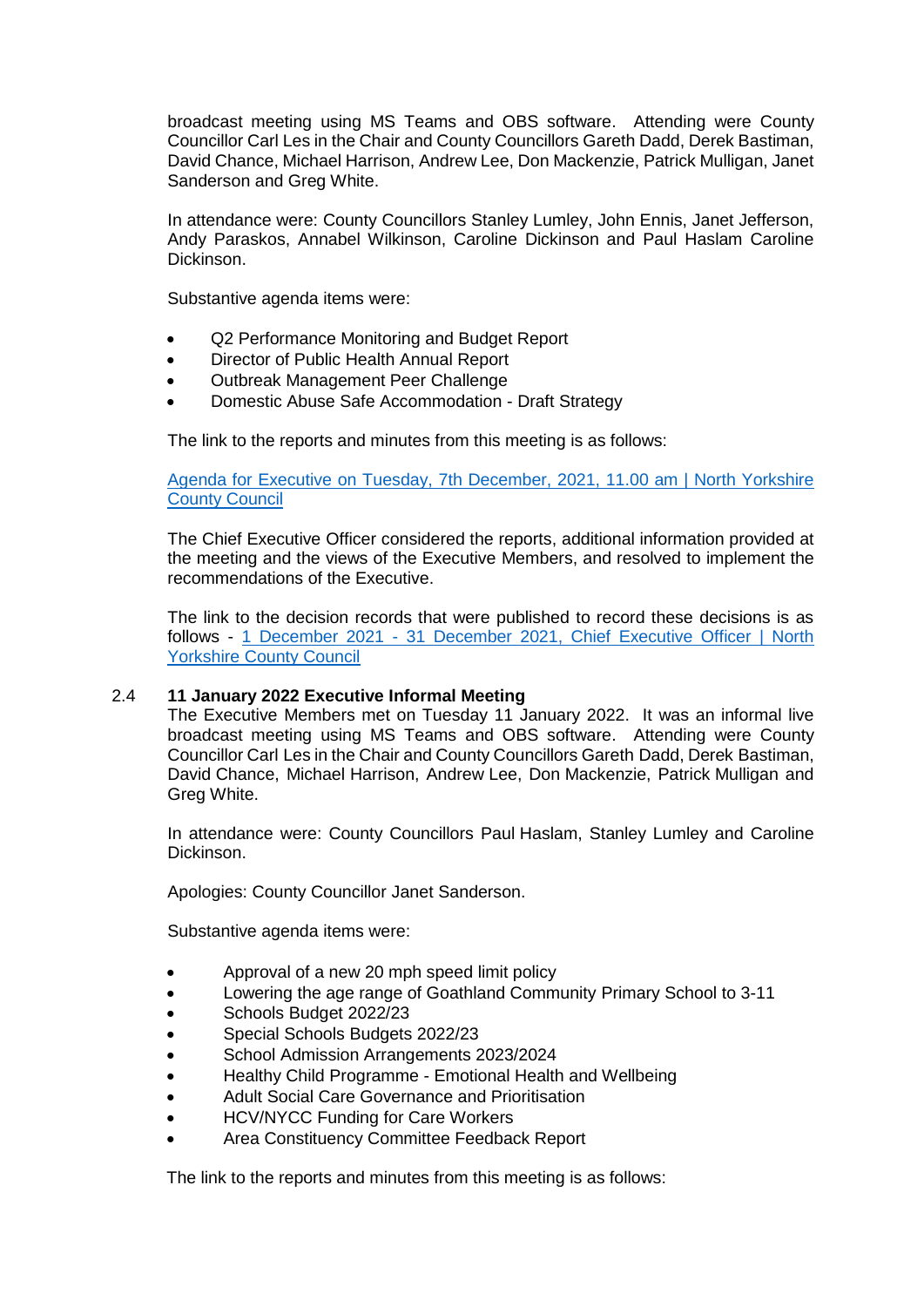[Agenda for Executive on Tuesday, 11th January, 2022, 11.00 am | North Yorkshire](http://pa-mgov/ieListDocuments.aspx?CId=1147&MId=4499&Ver=4)  [County Council](http://pa-mgov/ieListDocuments.aspx?CId=1147&MId=4499&Ver=4)

The Chief Executive Officer considered the reports, additional information provided at the meeting and the views of the Executive Members, and resolved to implement the recommendations of the Executive.

The link to the decision records that were published to record these decisions is as follows – 18 December 2021 - [18 January 2022, Chief Executive Officer | North](http://pa-mgov/mgDelegatedDecisions.aspx?XXR=0&&DR=18%2f12%2f2021-18%2f01%2f2022&ACT=Find&RP=0&K=0&V=0&DM=1166O&HD=0&DS=2&Next=true&NOW=170122094748&META=mgdelegateddecisions)  [Yorkshire County Council](http://pa-mgov/mgDelegatedDecisions.aspx?XXR=0&&DR=18%2f12%2f2021-18%2f01%2f2022&ACT=Find&RP=0&K=0&V=0&DM=1166O&HD=0&DS=2&Next=true&NOW=170122094748&META=mgdelegateddecisions)

### 2.5 **25 January 2022 Executive Informal Meeting**

The Executive Members met on Tuesday 25 January 2022. It was an informal live broadcast meeting using MS Teams and OBS software. Attending were County Councillor Carl Les in the Chair. Plus County Councillors Gareth Dadd, Derek Bastiman, David Chance, Michael Harrison, Andrew Lee, Don Mackenzie, Patrick Mulligan, Janet Sanderson and Greg White.

In attendance: County Councillors Paul Haslam, Caroline Dickinson, Bryn Griffiths and Peter Sowray.

Substantive agenda items were:

- Draft Revenue Budget 2022/23 and Medium Term Financial Strategy (MTFS) for 2023/24 to 2024/25
- Council Tax 2022/23
- The Capital Five Year Spending Plan
- The updated Annual Treasury Management Strategy for the financial year 2022/23
- The Council Plan 2022/26
- Implementation of the Transforming Cities Fund proposals for Skipton, Harrogate and Selby
- Arrangements for the Appointment of the External Auditor from 2023/24
- Formal Meetings of the Authority's Committees from 16 February 2022 onwards
- Proposed addition of e-Petitions Function to the Council's existing Paper-Based Petitions Scheme
- Proposed Amendments to the Council's Member's Code of Conduct
- Proposed Amendments to the Council's Constitution.

The link to the reports and minutes from this meeting is as follows:

[Agenda for Executive on Tuesday, 25th January, 2022, 11.00 am | North Yorkshire](http://pa-mgov/ieListDocuments.aspx?CId=1147&MId=4500&Ver=4)  [County Council](http://pa-mgov/ieListDocuments.aspx?CId=1147&MId=4500&Ver=4)

The Chief Executive Officer considered the reports, additional information provided at the meeting and the views of the Executive Members, and resolved to implement the recommendations of the Executive.

The link to the decision records that were published to record these decisions is as follows – 2 January 2022 - [2 February 2022, Chief Executive Officer | North Yorkshire](http://pa-mgov/mgDelegatedDecisions.aspx?XXR=0&&DR=02%2f01%2f2022-02%2f02%2f2022&ACT=Find&RP=0&K=0&V=0&DM=1166O&HD=0&DS=2&Next=true&NOW=010222141957&META=mgdelegateddecisions)  [County Council](http://pa-mgov/mgDelegatedDecisions.aspx?XXR=0&&DR=02%2f01%2f2022-02%2f02%2f2022&ACT=Find&RP=0&K=0&V=0&DM=1166O&HD=0&DS=2&Next=true&NOW=010222141957&META=mgdelegateddecisions)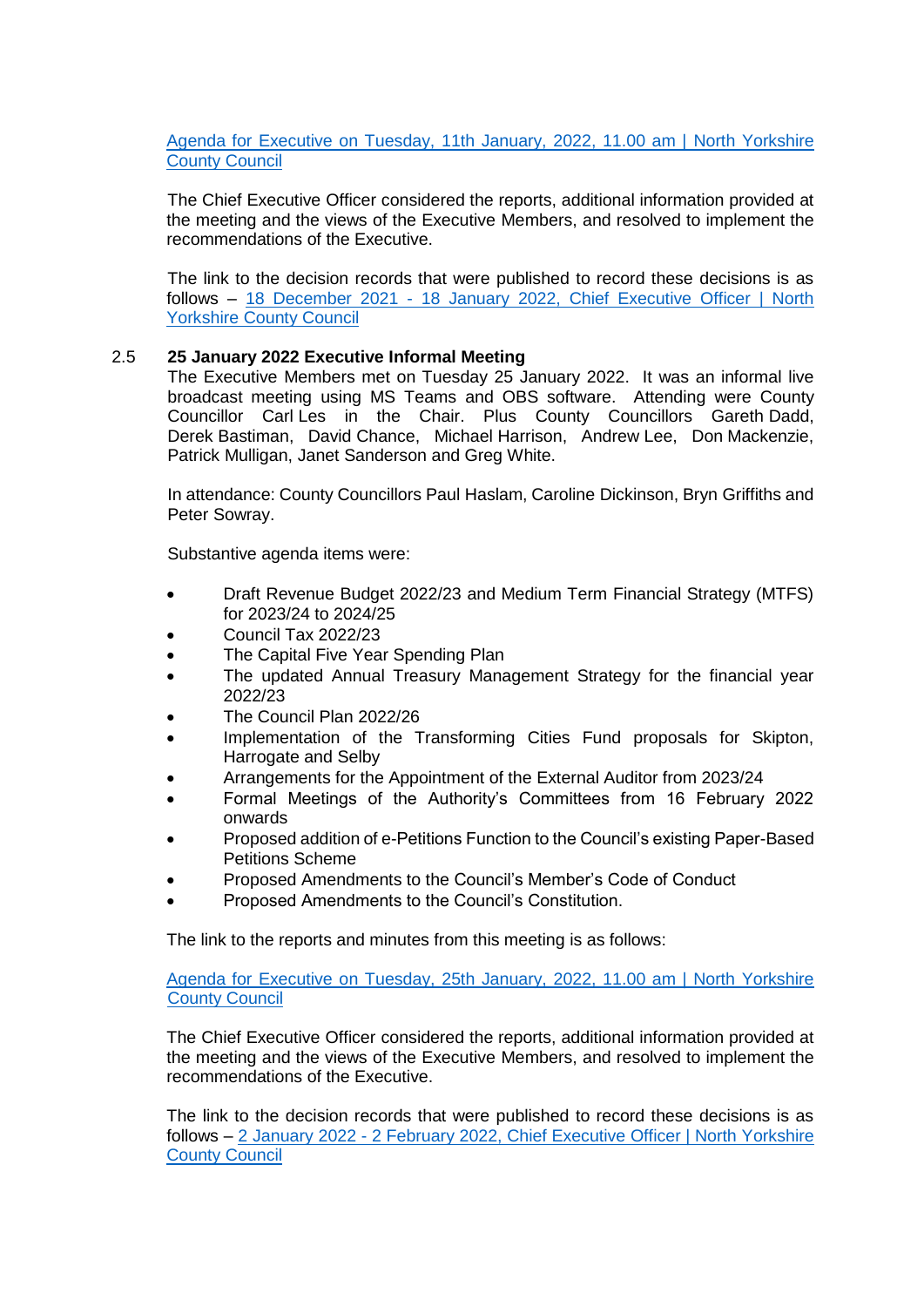## 2.6 **15 February 2022 Executive Informal Meeting**

At the time of publication of reports for this meeting of the County Council, an informal meeting of the Executive was scheduled for 15 February 2022. This meeting was to review the Minerals and Waste Joint Plan and make recommendations to the meeting of the County Council on 16 February 2022 for consideration.

### **3.0 MATTERS FOR APPROVAL/INFORMATION AT COUNTY COUNCIL**

3.1 The Executive and/or the Chief Executive Officer considered the reports, additional information provided at the informal meetings and the views of the Members, and resolved to recommend the following to the in-person meeting of County Council Members for its consideration:

#### 3.2 Revenue Budget for 2022/23, the Medium Term Financial Strategy (MTFS) for 2023/24 to 2024/25 and Council Tax for 2022/23

This item was considered at the informal meeting of Executive Members on 25 January 2022, where Members recommended to the Chief Executive Officer under his emergency delegated powers, that he recommend the following to County Council.

A copy of the report is available here - [Revenue Budget 202223 Medium Term Financial](https://edemocracy.northyorks.gov.uk/documents/s10866/Revenue%20Budget%20202223%20Medium%20Term%20Financial%20Strategy.pdf)  [Strategy.pdf \(northyorks.gov.uk\)](https://edemocracy.northyorks.gov.uk/documents/s10866/Revenue%20Budget%20202223%20Medium%20Term%20Financial%20Strategy.pdf)

Included at item 7a in the Council papers is a full copy of the report. Please note that this report has been updated since the meeting of the informal Executive on 25 January 2022 to reflect the discussion that took place on Council Tax and which is in the recommendation below. See pages 33 to 35 and Appendix D in the agenda pack.

The version of the report that went to the Executive included four options for Council Tax with the corresponding financial impacts. The revised version has the combined council tax increase for 2022/23 of 3.99% and all corresponding financial impacts only.

# **RECOMMENDATION:**

- (a) The Section 25 assurance statement provided by the Corporate Director Strategic Resources regarding the robustness of the estimates and the adequacy of the reserves (paragraph 9.13) and the risk assessment of the MTFS detailed in Section 10 be noted;
- (b) A combined council tax increase for 2022/23 of 3.99% be agreed;
- (c) In the event that the level of overall external funding (including from the final Local Government Settlement) resulted in a variance of less than £5m in 2022/23, the difference be addressed by a transfer to / from the Strategic Capacity Unallocated Reserve in line with paragraph 4.2.6, with such changes being made to Appendix E as appropriate;
- (d) The Corporate Director Children and Young People's Service, in consultation with the Corporate Director - Strategic Resources and the Executive Members for Schools and Finance, be authorised to take the final decision on the allocation of the Schools Budget including High Needs, Early Years and the Central Schools Services Block (paragraph 3.1.19);
- (e) The Medium Term Financial Strategy for 2022/23 to 2024/25, and its caveats, as laid out in Section 3.0 and Appendix G, in line with the proposed council tax option be approved;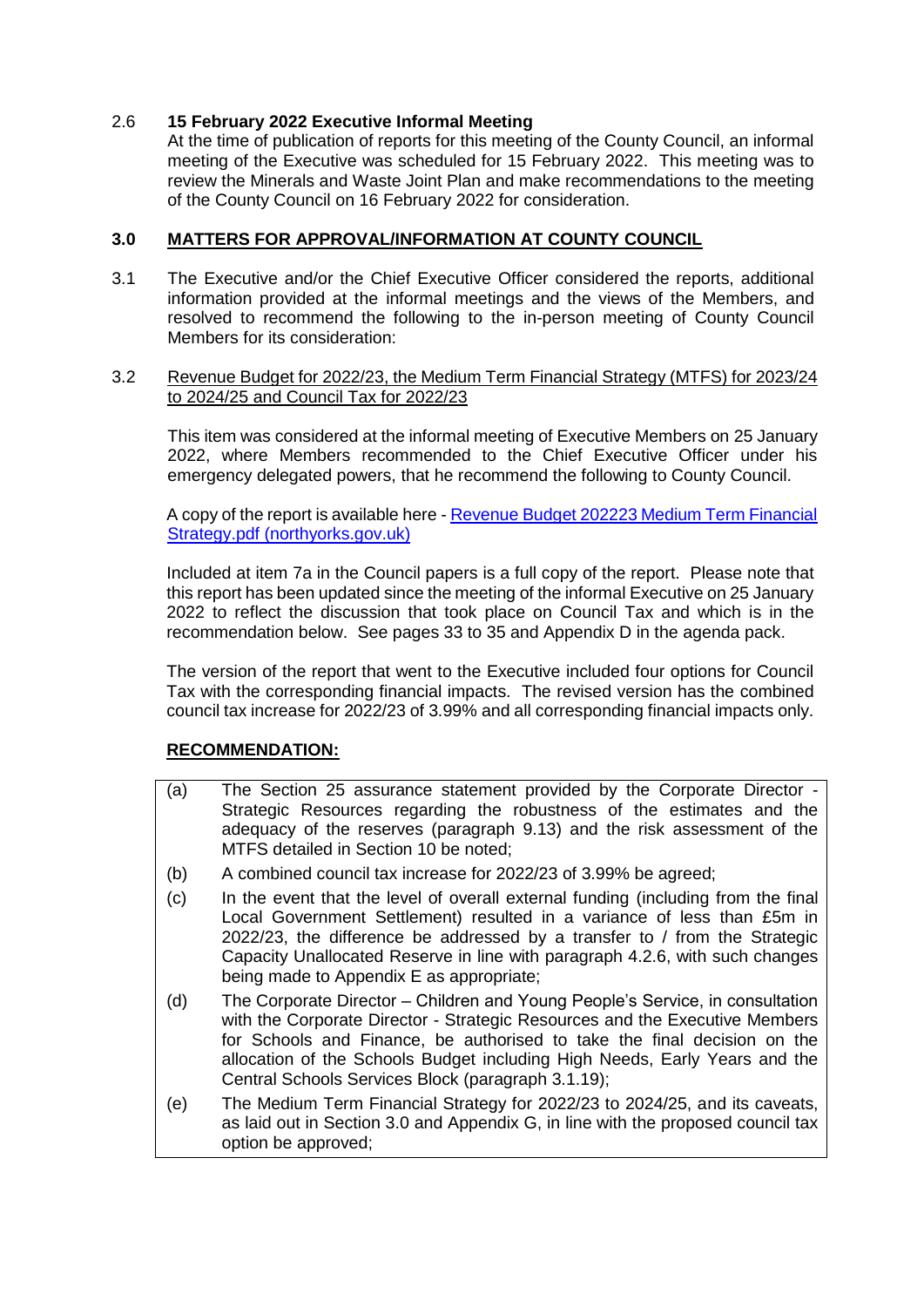- (f) The Corporate Director Business and Environmental Services, in consultation with the Executive Members for BES, be authorised to carry out all necessary actions, including consultation where he considers it appropriate, to implement the range of savings as set out in Appendix B1 (BES 1 to 3);
- (g) The Corporate Director Health and Adult Services, in consultation with the Executive Members for HAS, be authorised to carry out all necessary actions, including consultation where he considers it appropriate, to implement the range of savings as set out in Appendix B1 (HAS 1 to 6);
- (h) The Corporate Director Children and Young People's Services, in consultation with the Executive Members for CYPS, be authorised to carry out all necessary actions, including consultation where he considers it appropriate, to implement the range of savings as set out in Appendix B1 (CYPS 1 to 4);
- (i) The Chief Executive, in consultation with the Executive Members for Central Services, carry out all necessary actions, including consultation where he considers it appropriate, to implement the range of savings as set out in Appendix B1 (CS 1 to 5);
- (i) Any outcomes requiring changes following Recommendations (f), (g), (h) and (i) above be brought back to the Executive to consider and if necessary, where changes are required to the existing major policy framework, make recommendations to full Council;
- (k) The existing policy target for the minimum level of the General Working Balance be retained and set at £28m in line with paragraphs 4.5.4 to 4.5.5 and Appendix F;
- (l) The attached pay policy statement (Appendix I) covering the period 1 April 2022 to 31 March 2023 as set out in Section 7 be approved;
- (m) The updated LGPS Employers Discretion Policy as described in paragraphs 7.6 to 7.8 and as set out in Appendix J be approved;
- (n) The delegation arrangements referred to in Section 12 that authorise the Corporate Directors to implement the Budget proposals contained in the report for their respective service areas and for the Chief Executive in those areas where there are cross-Council proposals, be agreed;
- (o) Regard be given to the Public Sector Equality Duty (identified in Section 8 and Appendix K) in approving the Budget proposals contained in the revenue budget section of the report.

# 3.3 Capital Five Year Spending Plan

This item was considered at the informal meeting of Executive Members on 25 January 2022, where Members recommended to the Chief Executive Officer under his emergency delegated powers, that he recommend the following to County Council.

# **RECOMMENDATION:**

- (a) The refreshed Capital Plan summarised at paragraph 3.4 be approved;
- (b) The proposal to carry forward £500k of the Property Rationalisation underspend at 31 March 2022 for a further two financial years (2022/23 to 2023/24) as set out at paragraph 3.18, be approved;
- (c) Authority be delegated to the Corporate Director Business and Environmental Services in consultation with the Corporate Director - Strategic Resources; the Executive Member for Open to Business; and the Executive Member for Finance to allocate the £3.5m of funding should it be required as a local contribution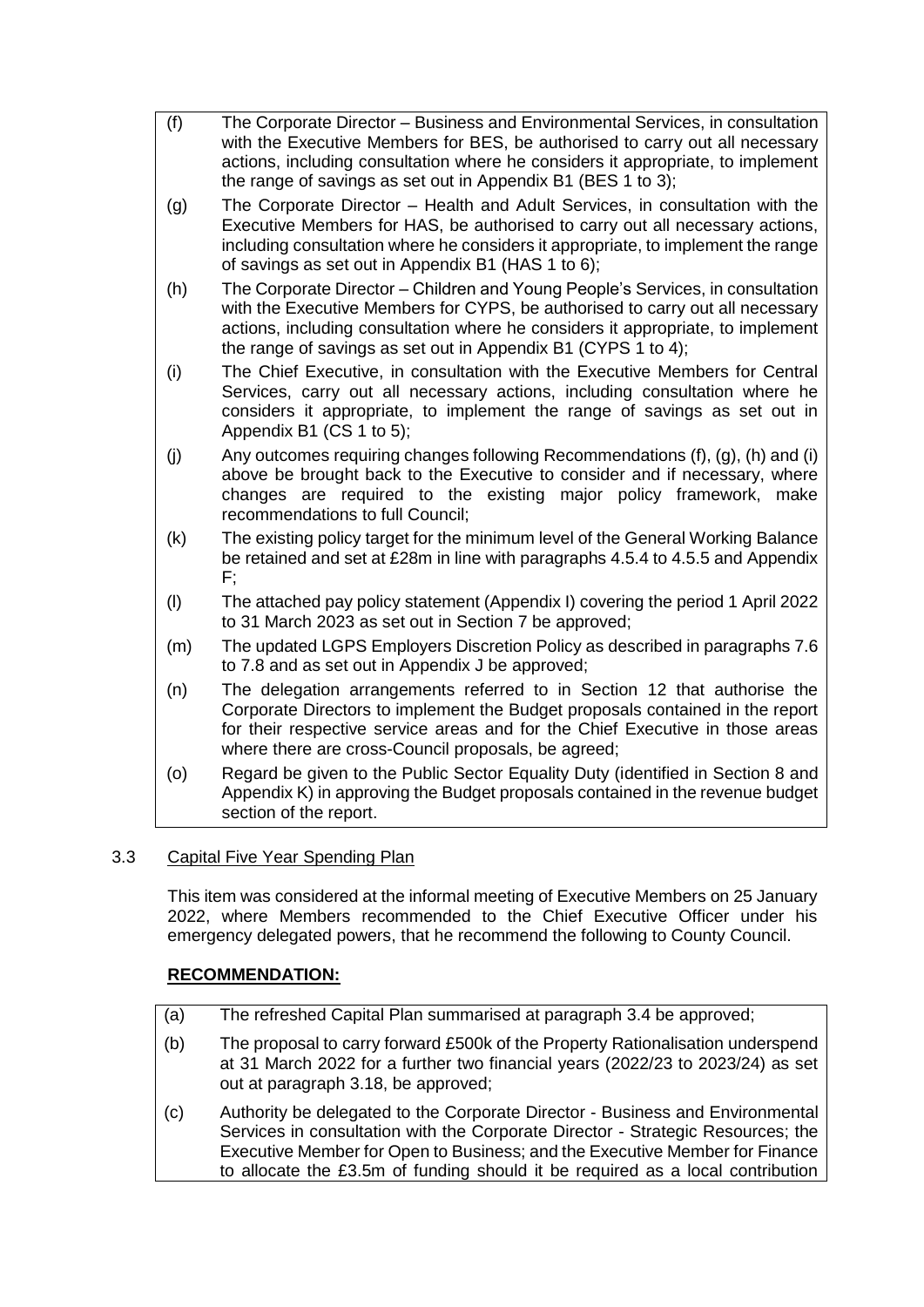towards schemes for submission into the Levelling Up Fund as set out in the Table in paragraph 5.2;

(d) No action be taken at this stage to allocate any additional capital resources (paragraph 6.7).

#### 3.4 The updated Annual Treasury Management Strategy for the financial year 2022/23

This item was considered at the informal meeting of Executive Members on 25 January 2022, where Members recommended to the Chief Executive Officer under his emergency delegated powers, that he recommend the following to County Council.

### **RECOMMENDATION:**

- a) The Treasury Management Strategy at Annex 1 be approved, including:
- b) The Capital Prudential Indicators (Appendix A), Borrowing Strategy and Treasury Prudential Indicators (Appendix B) and Annual Investment Strategy 2022/23 (Appendix C) and in particular;
	- i. an authorised limit for external debt of £566.3m in 2022/23;
	- ii. an operational boundary for external debt of £546.3m in 2022/23;
	- iii. the Prudential and Treasury Indicators based on the County Council's current and indicative spending plans for 2022/23 to 2024/25 (noting the indicators for 2023/24 and 2024/25 will be subject to revision as part of the implementation of the new unitary council):
	- iv. a limit of £40m of the total cash sums available for investment (both in house and externally managed) to be invested in Non-Specified Investments over 365 days;
	- v. a 10% cap on capital financing costs as a proportion of the annual Net Revenue Budget;
	- vi. a Minimum Revenue Provision (MRP) policy for debt repayment to be charged to Revenue in 2022/23;
	- vii. the Corporate Director Strategic Resources to report to the County Council if and when necessary during the year on any changes to this Strategy arising from the use of operational leasing, PFI or other innovative methods of funding not previously approved by the County Council;
- c) The Capital Strategy as attached at Appendix D;
- d) The Treasury Management Policy Statement as attached as Schedule 1; and
- e) That the Audit Committee be invited to review Annex 1 including Appendices A to D and Schedules 1 to 6 and submit any proposals to the Executive for consideration at the earliest opportunity.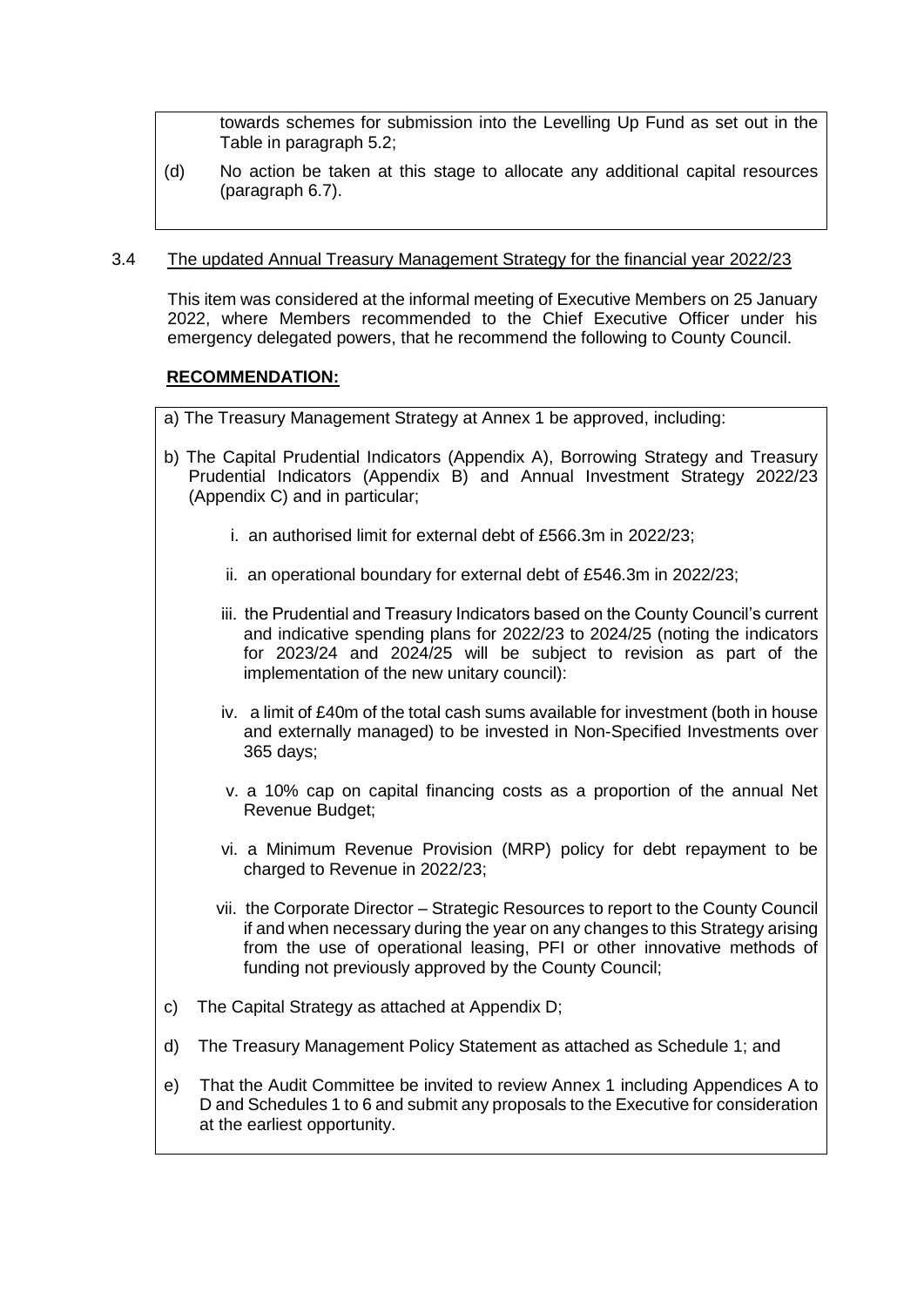### 3.5 Council Plan 2022-2023

This item was considered at the informal meeting of Executive Members on 25 January 2022, where Members recommended to the Chief Executive Officer under his emergency delegated powers, that he approve the draft Council Plan and forward it to the Council meeting on 16 February 2022 and seek authorisation to enable the Chief Executive Officer to make any necessary changes to the text, including reflecting decisions made by the Council meeting on 16 February 2022 on the budget and Medium Term Financial Strategy, and updated performance data.

Included at item 7b in the Council papers is a full copy of the report.

## **RECOMMENDATION:**

- (a) That the draft Council Plan be approved.
- (b) That authorisation is given to the Chief Executive Officer to make any necessary changes to the text, including reflecting decisions made at the Council meeting on 16 February 2022 on the budget and Medium Term Financial Strategy, and updated performance data.

### 3.6 School Admission Arrangements 2023/2024

This item was considered at the informal meeting of Executive Members on 11 January 2022, where Members recommended to the Chief Executive Officer under his emergency delegated powers, that he recommend that Council approves the Admission Arrangements for 2023/2024.

The link to the report is as follows: [Admissions Report](http://pa-mgov/documents/s10534/Report%20on%20School%20Admission%20Arrangements%20for%20the%20School%20Year%202023-24.pdf)

Appendix 1 - [Proposed NYCC Co-ordinated Admission Arrangements.pdf](http://pa-mgov/documents/s10535/Appendix%201%20-%20Proposed%20NYCC%20Co-ordinated%20Admission%20Arrangements.pdf) Appendix 2 - [Admissions Policy for Community and Voluntary Controlled Schools](http://pa-mgov/documents/s10536/Appendix%202%20-%20Proposed%20NYCC%20Policy%20-%20Proposed%202023-2024.pdf) Appendix 3 - [Admissions Policy for Community and Voluntary Controlled Nursery](http://pa-mgov/documents/s10537/Appendix%203%20-%20Proposed%20NYCC%20Nursery%20Policy%20-%20Proposed%202023-2024.pdf)  **[Schools](http://pa-mgov/documents/s10537/Appendix%203%20-%20Proposed%20NYCC%20Nursery%20Policy%20-%20Proposed%202023-2024.pdf)** Appendix 4 - [Proposed Primary Admission Numbers 2023-2024.pdf](http://pa-mgov/documents/s10538/Appendix%204%20-%20Proposed%20Primary%20Admission%20Numbers%202023-2024.pdf) Appendix 5 - [Proposed Secondary Admission Numbers 2023-2024.pdf](http://pa-mgov/documents/s10539/Appendix%205%20-%20Proposed%20Secondary%20Admission%20Numbers%202023-2024.pdf)

# **RECOMMENDATION:**

That the School Admission Arrangements for 2023/2024 be approved and includes:

- the proposed co-ordinated admission arrangements in Appendix 1;
- the proposed admission policy for community and voluntary controlled schools in Appendix 2;
- the proposed admission policy for nursery schools, schools with nursery classes and pre-reception classes, in Appendix 3; and
- the proposed published admission numbers (PAN's) for community and voluntary controlled schools as shown in Appendices 4 (Primary) and 5 (Secondary);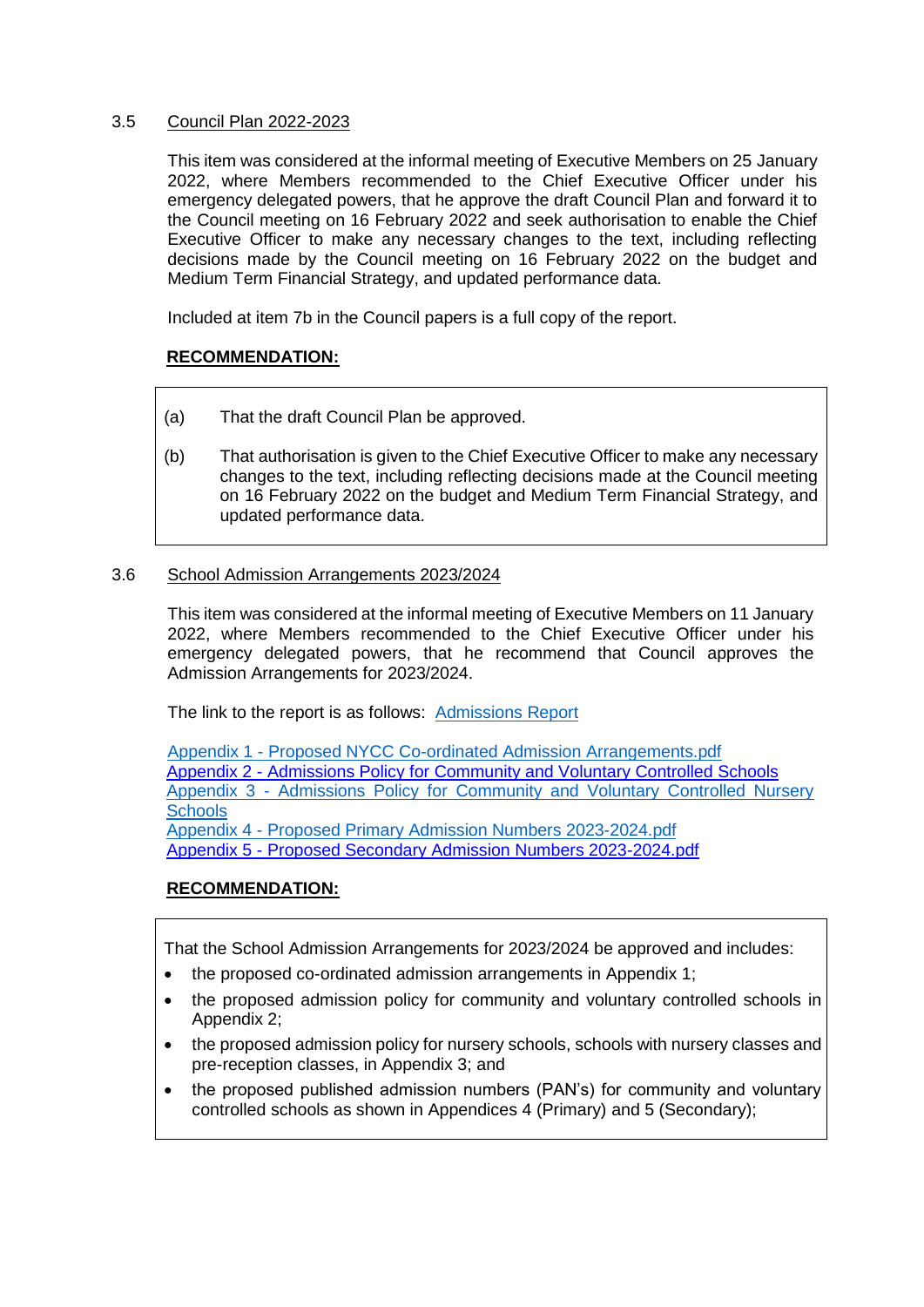### 3.7 Arrangements for Appointment of the External Auditor from 2023/24

This item was considered at the informal meeting of Executive Members on 25 January 2022, where Members recommended to the Chief Executive Officer under his emergency delegated powers, that he recommend to Council acceptance of the Public Sector Audit Appointments' invitation to opt into the sector-led option for appointment of external auditors to principal local government and police bodies for five financial years from 1 April 2023.

The link to the report is as follows: [External Auditor Appointment Report.pdf](http://pa-mgov/documents/s10827/External%20Auditor%20Appointment%20Report.pdf)

# **RECOMMENDATION:**

That it is recommended that the Public Sector Audit Appointments' invitation to opt into the sector-led option for the appointment of external auditors to principal local government and police bodies for five financial years from 1 April 2023, be accepted.

#### 3.8 Proposed Addition of e-Petitions Function to the Council's existing paper-based Petitions Scheme

This item was considered at the informal meeting of Executive Members on 25 January 2022, where Members recommended to the Chief Executive Officer under his emergency delegated powers, that he recommend to Council on 16 February 2022 that the e-petitions function in the Modern Gov committee management system be enabled and run alongside the existing paper-based scheme.

The link to the report is as follows: [E-petitions Report.pdf](http://pa-mgov/documents/s10814/E-petitions%20Report.pdf)

# **RECOMMENDATION:**

That it is recommended that the e-petitions function in the Modern Gov committee management system be enabled and run alongside the existing paper-based scheme.

### 3.9 Proposed Amendments to the Council's Constitution

This item was considered at the informal meeting of Executive Members on 25 January 2022, where Members recommended to the Chief Executive Officer under his emergency delegated powers, that he recommend to full Council proposed amendments to the Council's Constitution:

The link to the report is as follows: [Proposed Changes to the Constitution](http://pa-mgov/documents/s10835/Changes%20to%20Constitution%20Report.pdf)

Appendix 1 - [Proposed Amendments to Constitution -](http://pa-mgov/documents/s10836/Appendix%201%20-Amendments%20Chart.pdf) 2021 Appendix 2 - [Extracts from AIPR.pdf](http://pa-mgov/documents/s10837/Appendix%202%20-%20Extracts%20from%20AIPR.pdf)

### **RECOMMENDATION:**

(i) the Assistant Chief Executive (Legal and Democratic Services) should use his delegated powers to update the Constitution at the relevant time following the elections in 2022 to reflect the changes in the County Council's membership and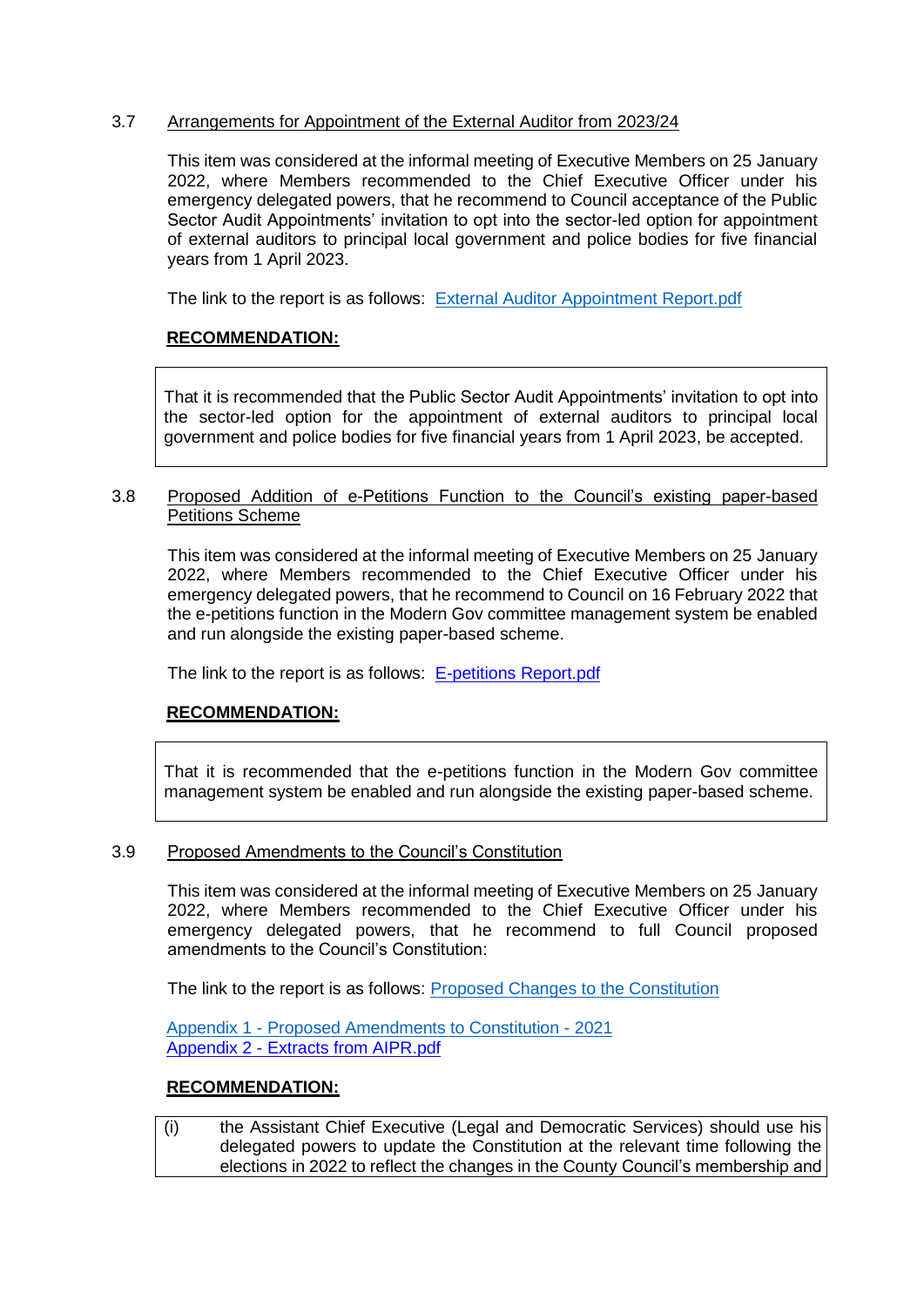ward areas is approved;

- (ii) the Assistant Chief Executive (Legal and Democratic Services) should use his delegated powers to update the Constitution at the relevant times to reflect the transitional arrangements which apply in each of the local government reorganisation transitional periods is approved;
- (iii) the proposed changes to the Constitution set out in Appendices 1 and 2 be recommended to full Council for approval is approved;
- (iv) the approach to recording officer decisions be reviewed as set out in the body of this report and Appendix 2 and no changes are recommended to be made is approved; and
- (v) the Leader formally appoints the Executive Members as the ten County Council Members to the Implementation Executive once it is created under the Structural Change Order.

### 3.10 Proposed Amendments to the Council's Members' Code of Conduct

This item was considered at the informal meeting of Executive Members on 25 January 2022, where Members recommended to the Chief Executive Officer under his emergency delegated powers, that he recommend to full Council for approval proposed amendments to the Council's Members' Code of Conduct.

The link to the report that went to the Executive is available is as follows: [Proposed](http://pa-mgov/documents/s10830/Code%20of%20Conduct%20Report.pdf)  [Amendments to the Council's Members' Code of Conduct](http://pa-mgov/documents/s10830/Code%20of%20Conduct%20Report.pdf)

Appendix 1 - [Local Government Association Model Councillor Code of Conduct 2020](http://pa-mgov/documents/s10831/Appendix%201%20-%20Model%20Code%20of%20Conduct.pdf) Appendix 2 - [\(Draft\) Code of Conduct for Members of North Yorkshire County Council](http://pa-mgov/documents/s10832/Appendix%202%20-%202013%20Code%20-%20revised%20re%20TU%20Membership.pdf) Appendix 3 - [Further Draft Amendments following Standards Committee on 17.09.2021](http://pa-mgov/documents/s10833/Appendix%203%20-%20Further%20Draft%20Amendments%20following%20SC%20on%2017.9.21.pdf) Appendix 4 - [Summary Chart re Interests.pdf](http://pa-mgov/documents/s10834/Appendix%204%20-%20Summary%20Chart%20re%20Interests.pdf)

The version of the report that is included in the agenda pack has been updated to take into account amendments following the meeting of the Executive. These amendments relate to the expansion of the dispensation regime to cover all interests precluding a member's participation in Council business, not just disclosable pecuniary interests. Please see paragraphs 2.6 and 4.5 of the report.

### **RECOMMENDATION:**

That Council approve:

- (a) the proposed amendments to the Council's current Members' Code of Conduct as set out in Appendix 3 to the report; take effect from 5 May 2022;
- (b) that the Monitoring Officer be authorised to make consequential amendments to the registration of Members' Interests form proforma, any other relevant standards documentation and the Constitution to reflect the changes made to the Council's Code; and
- (c) that tailored guidance, specific to the Council's Members' Code of Conduct, be circulated to the newly elected Members in May.